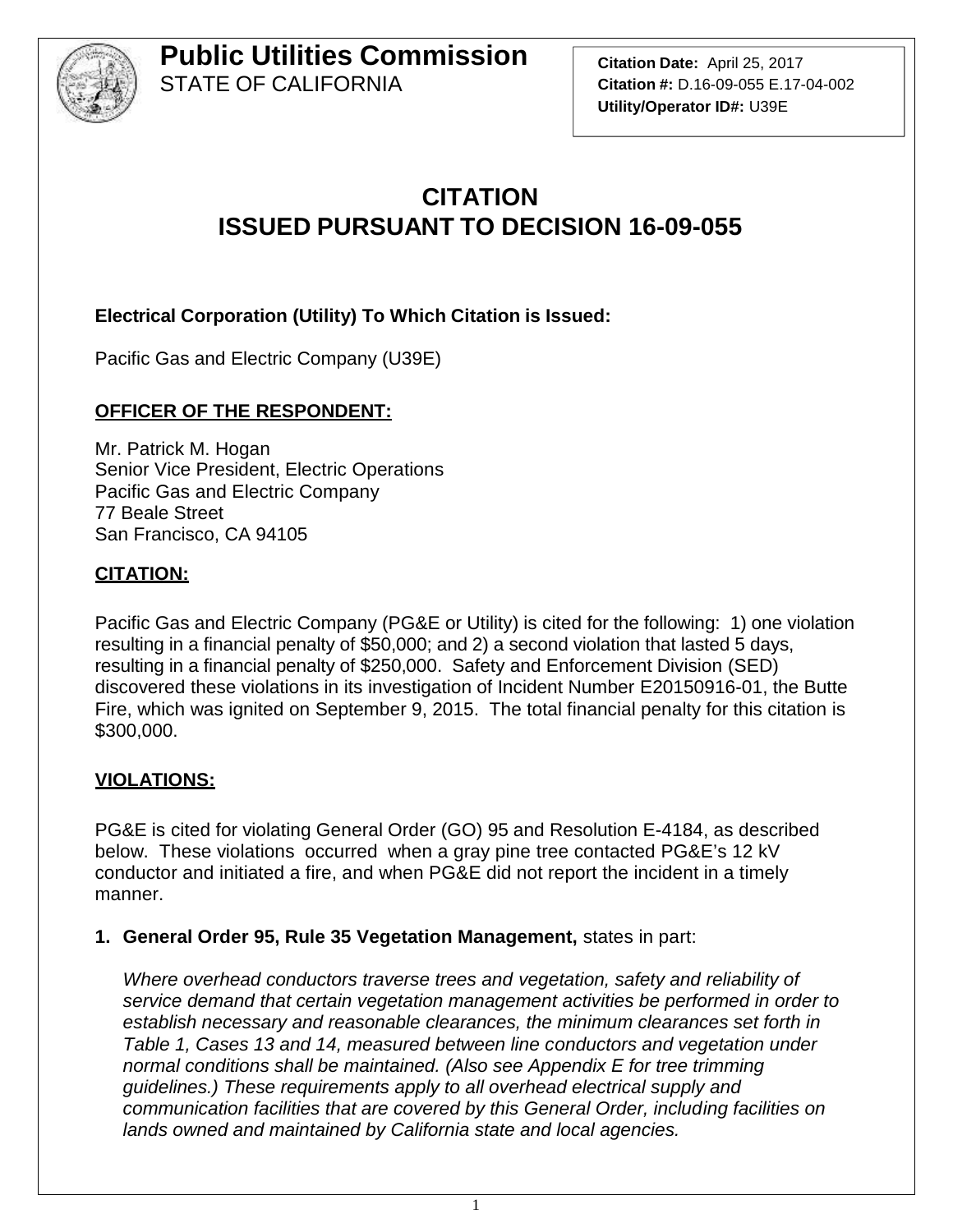

**Citation Date:** April 25, 2017 **Citation #:** D.16-09-055 E.17-04-002 **Utility/Operator ID#:** U39E

GO 95, Rule 35 requires an 18-inch minimum radial clearance between 12 kV overhead conductors and vegetation. In this incident, the subject tree contacted PG&E's 12 kV overhead conductor. Therefore, PG&E is in violation of GO 95, Rule 35, for failing to maintain the minimum required clearance between the 12 kV conductor and the subject tree.

There is no evidence available to determine when the 18-inch minimum clearance was breached/violated, other than the day of the incident, when the subject tree contacted the 12 kV overhead conductor.

**2. Resolution E-4184, which modified Decision 06-04-055,** requires PG&E to report incidents within 2 hours of occurrence during normal working hours, or within 4 hours of the incident occurrence outside of normal working hours. Reportable incidents are those which meet the following criteria: (a) result in fatality or personal injury rising to the level of in-patient hospitalization and attributable or allegedly attributable to utility owned facilities; (b) are the subject of significant public attention or media coverage and are attributable or allegedly attributable to utility facilities; or (c) involve damage to property of the utility or others estimated to exceed \$50,000.

The website, *http://www.mymotherlode.com/community/fire/butte-fire-summary-timeline* indicated that the damage from the Butte Fire exceeded \$50,000 soon after the fire was ignited on September 9, 2015. The fire started at 160 acres and expanded to 64,728 acres in three days.

In addition, on September 11, 2015, Department of Forestry and Fire Protection (CAL FIRE) investigators requested PG&E to remove a section of PG&E's 12 kV overhead conductor on suspicion of its possible link to the ignition of the fire. PG&E was aware that its facilities may have been involved in a fire with damages that exceeded \$50,000 on September 11, 2015, but did not report the incident to the CPUC until September 16, 2015, five (5) days later. PG&E violated Resolution E-4184 for reporting the incident late.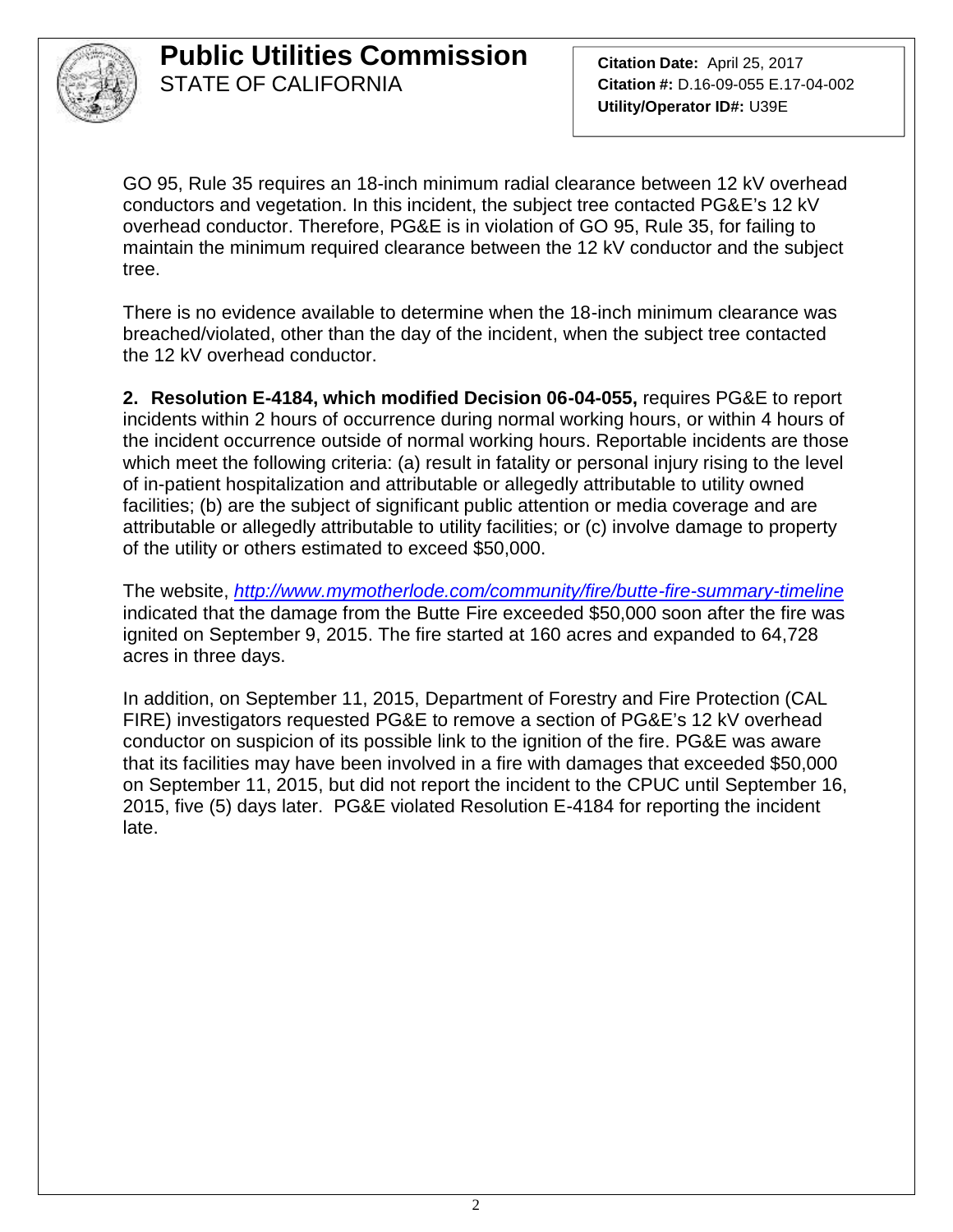

**Citation Date:** April 25, 2017 **Citation #:** D.16-09-055 E.17-04-002 **Utility/Operator ID#:** U39E

### **ENCLOSURES:**

The following enclosures were used to establish the findings of fact:

*Enclosure 1 – SED Incident Investigation Report, dated March 29, 2017*

*Attachment 1 – California Department of Forestry and Fire Protection Butte Incident Investigation Report*

*Attachment 2 – Arborist Report Prepared for California Department of Forestry and Fire Protection*

### **STATEMENT OF FACTS:**

The above violations are documented in the attached *Enclosure 1 – SED Incident Investigation Report* which is based on the following: SED's data request and field observations, interviews conducted, and review of CAL FIRE's Investigation Report and the Arborist Report prepared for CAL FIRE.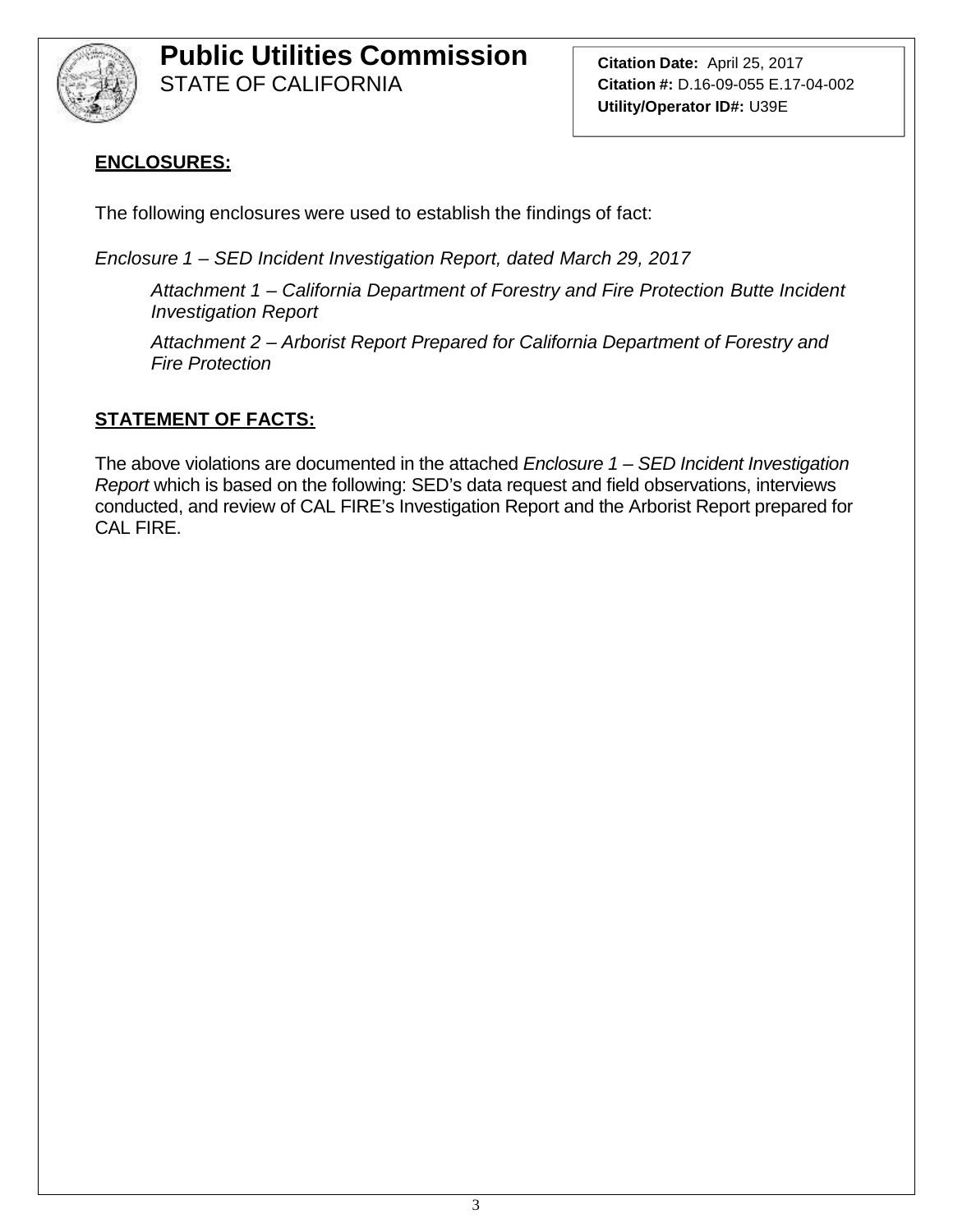

# **Public Utilities Commission**

STATE OF CALIFORNIA

#### **SED CITATION ANALYSIS**

| <b>Element</b>                                         | <b>Staff Finding</b>                                                                                                                                                                                                                                                                                                                                                                                                                                                                                                      |
|--------------------------------------------------------|---------------------------------------------------------------------------------------------------------------------------------------------------------------------------------------------------------------------------------------------------------------------------------------------------------------------------------------------------------------------------------------------------------------------------------------------------------------------------------------------------------------------------|
| Number of violation(s) and<br>duration of violation(s) | One violation of GO 95, Rule 35, for failing to maintain<br>the minimum required clearance between the 12 kV<br>conductor and the subject grey pine tree, which lasted<br>for at least one (1) day.                                                                                                                                                                                                                                                                                                                       |
|                                                        | One violation of Resolution E-4184, for failing to report<br>the incident on time, which lasted for five (5) days.                                                                                                                                                                                                                                                                                                                                                                                                        |
| Severity or gravity of the offense                     | The violation of Rule 35 described in this citation<br>created a significant hazard to public safety. The<br>incident resulted in a fire that burned 70,868 acres,<br>destroyed 921 structures (549 homes, 368<br>outbuildings, and 4 commercial properties) and<br>damaged 44 structures, resulted in two "indirect"<br>civilian fatalities, one injury and a sustained outage to<br>14,267 customers.                                                                                                                   |
| Conduct of the utility                                 | Prior to the incident, PG&E had a vegetation<br>management program in place that performs annual<br>patrols of all primary and secondary distribution lines.<br>Trees near the circuits covered by routine patrols are to<br>be pruned on an annual basis. PG&E also uses LiDAR<br>(Light Detection And Ranging) technology and spectral<br>imagery to identify hazardous trees in high fire danger<br>areas. Trees identified using these technologies are<br>then inspected from the ground and abated as<br>necessary. |
|                                                        | PG&E regularly updates its vegetation management<br>program but nothing new was implemented related to<br>the Butte Fire.                                                                                                                                                                                                                                                                                                                                                                                                 |
|                                                        | PG&E reports incidents regularly using the online<br>reporting website. PG&E follows up with a final<br>electric incident report form that provides details of the<br>incident typically within 30 days.                                                                                                                                                                                                                                                                                                                  |
|                                                        |                                                                                                                                                                                                                                                                                                                                                                                                                                                                                                                           |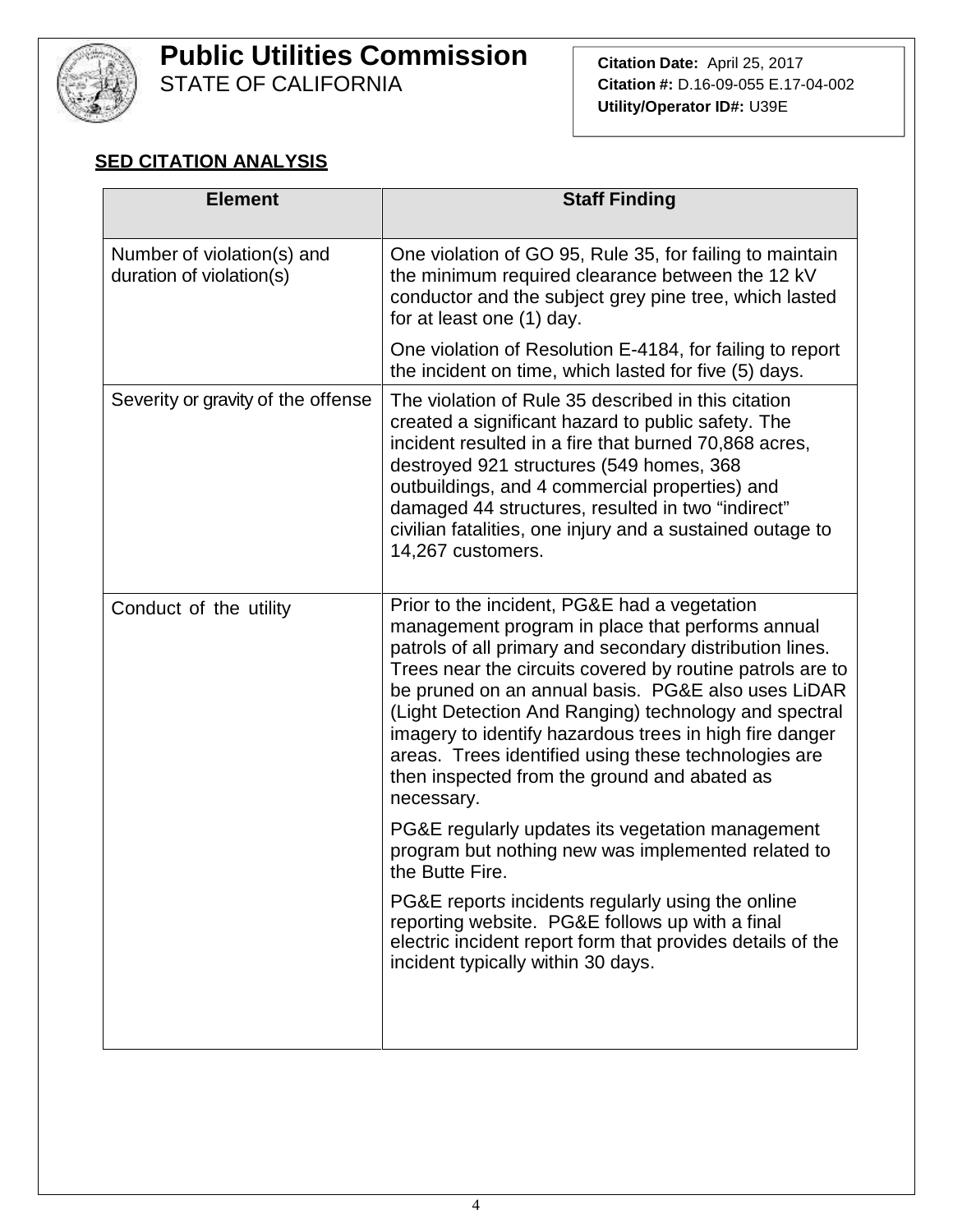

|                                          | E20160718-01– PG&E in violation of Rule 35 for                                                                                                                                                                                                                                                                                                                                                                               |
|------------------------------------------|------------------------------------------------------------------------------------------------------------------------------------------------------------------------------------------------------------------------------------------------------------------------------------------------------------------------------------------------------------------------------------------------------------------------------|
| Prior history of similar<br>violation(s) | allowing a tree branch to fully encompass a service<br>drop which compromised the conductor's insulation or<br>caused damage to the neutral conductor. As a result,<br>an arc was formed and resulted in a fire.                                                                                                                                                                                                             |
|                                          | E20121003-02- PG&E in violation of Rule 35 for failing<br>to maintain the minimum required clearance between a<br>12 kV conductor and the subject tree.                                                                                                                                                                                                                                                                      |
|                                          | In the following incidents, PG&E was found to be in<br>violation of Resolution E-4184 for reporting the incident<br>late to the Commission:                                                                                                                                                                                                                                                                                  |
|                                          | E20150925-01<br>E20121003-02<br>E20110921-02<br>E20110601-01<br>E20101228-01<br>E20100925-02                                                                                                                                                                                                                                                                                                                                 |
| Self-reporting of the violation          | Not self-reported; SED discovered the violations<br>during investigation of the reported incident.                                                                                                                                                                                                                                                                                                                           |
| Financial resources of the utility       | 5.4 million electric customers; 4.3 million natural gas<br>customers; \$7.094 billion authorized General Rate<br>Case revenues for test year 2014.                                                                                                                                                                                                                                                                           |
| The totality of the<br>circumstances     | Aggravating factors included the consequences of the<br>incident (loss of life, injury, infrastructure/environmental<br>damages, and customer outages), allowing a tree to<br>contact an energized conductor, and delayed reporting<br>of the incident. Mitigating factors include the actions<br>taken to address the violations and to prevent future<br>occurrences once the utility recognized the underlying<br>issues. |
|                                          | Other factors considered are that PG&E was generally<br>cooperative during SED's investigation, and PG&E<br>possesses sufficient financial resources to pay the<br>penalties.                                                                                                                                                                                                                                                |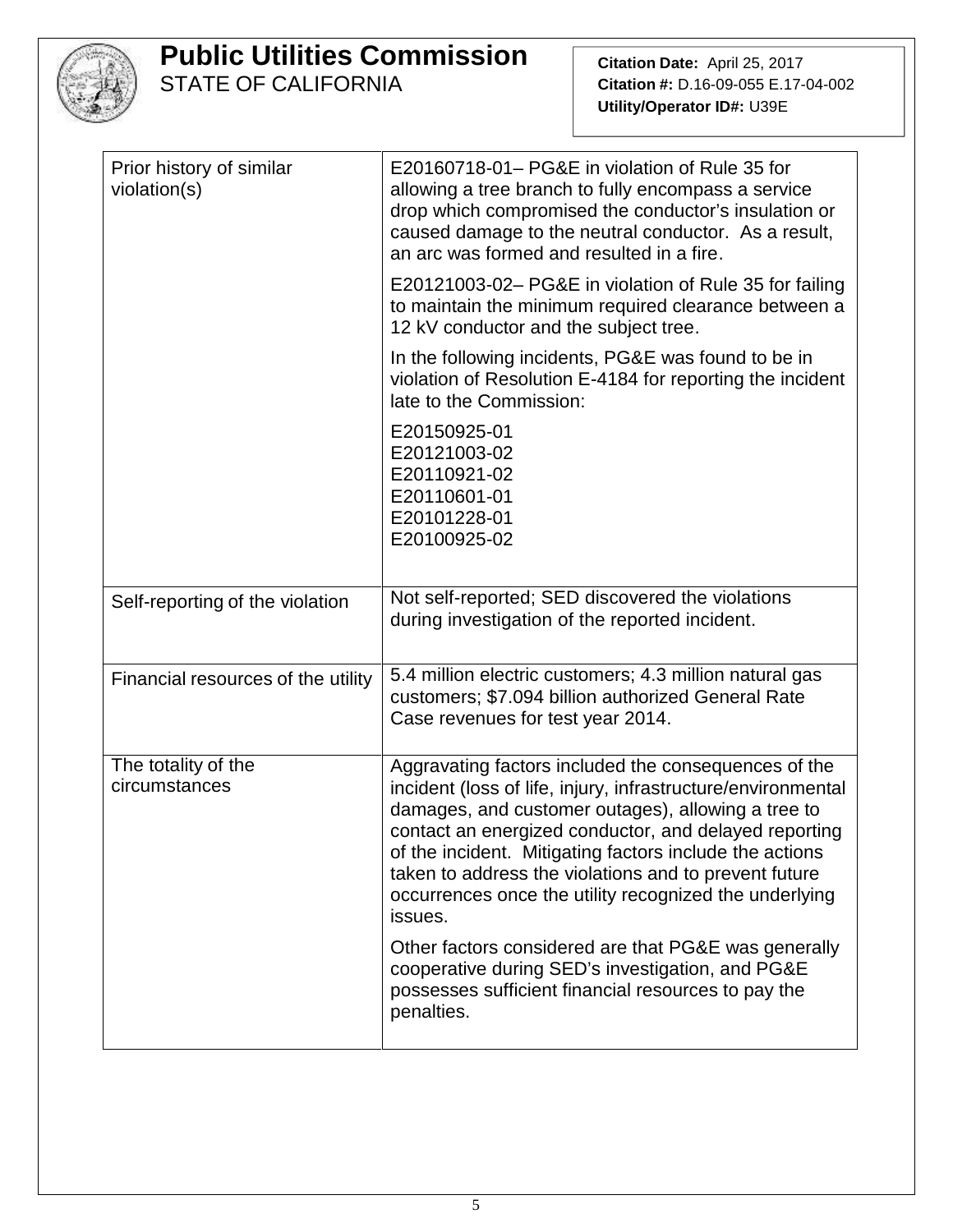

| The role of precedent                                                                  | CPUC decisions approving settlements in which the<br>utility agreed to a penalty related to vegetation<br>management:<br>D.10-04-047 regarding three fires, one allegedly due<br>to San Diego Gas & Electric Company (SDG&E) tree |  |
|----------------------------------------------------------------------------------------|-----------------------------------------------------------------------------------------------------------------------------------------------------------------------------------------------------------------------------------|--|
|                                                                                        | trimming; SDG&E agreed to pay \$14.35 million<br>related to the three fires.                                                                                                                                                      |  |
|                                                                                        | D.99-07-029 regarding PG&E compliance with<br>vegetation clearance standards; PG&E agreed to pay<br>\$6 million and to fund up to \$22.7 million in<br>vegetation-related activities.                                             |  |
|                                                                                        | D.98-12-025 regarding SDG&E's tree trimming<br>practices and related fires; SDG&E agreed to pay \$1<br>million and to spend \$200,000 for public education.                                                                       |  |
| <b>Resultant Citation Taking</b><br><b>All Of These Factors Into</b><br><b>Account</b> | \$300,000                                                                                                                                                                                                                         |  |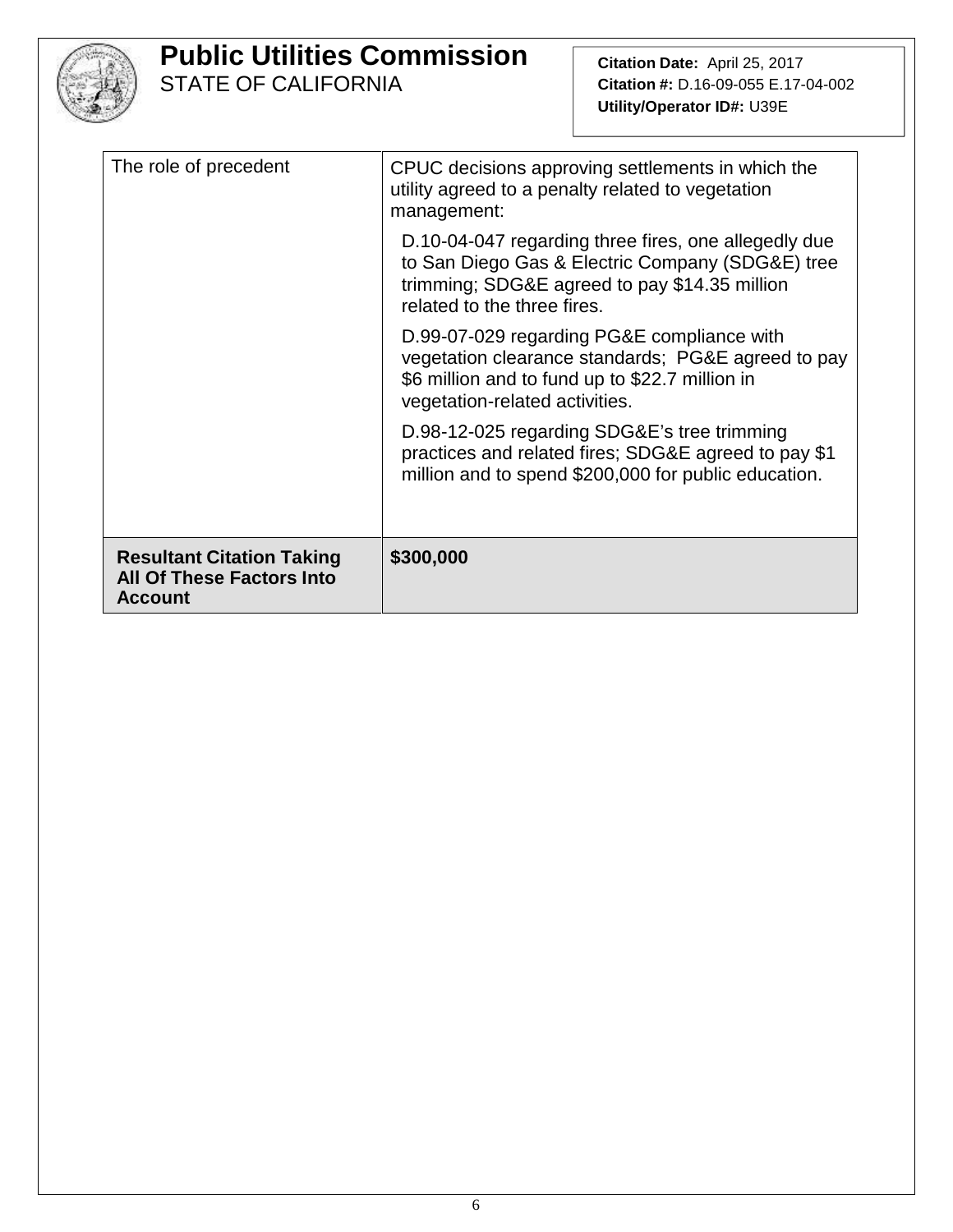

**Citation Date:** April 25, 2017 **Citation #:** D.16-09-055 E.17-04-002 **Utility/Operator ID#:** U39E

#### **RESPONSE:**

Respondent is called upon to provide a response to this Citation by: **5:00 PM on May 25, 2017**. By way of such response, Respondent, **within 30 calendar days,** must either pay the amount of the penalty set forth in this citation<sup>1</sup>, or appeal<sup>2</sup> the citation. In addition, the Respondent must do one of the following:

- (1) For violations constituting immediate safety hazards: Respondent must immediately correct the immediate safety hazards.
- (2) For violations that do not constitute immediate safety hazards: Violations that do not constitute immediate safety hazards must be corrected within 30 days after the citation is served. If said violations that do not constitute immediate safety hazards cannot be corrected within 30 days, then the Respondent must submit a detailed Compliance Plan to the Director of SED within 30 days after the citation issues, unless the utility and the Director of SED, before the expiration of the 30 day period, agree in writing to another date, reflecting the soonest that the Respondent can correct the violations. The Compliance Plan must provide a detailed description of when the violation will be corrected, the methodology to be utilized, and a statement supported by a declaration from the Respondent's Chief Executive Officer or appropriate designee (CEO Declaration) stating that in the Respondent's best judgment, the time that will be taken to correct the violation will not affect the safety or integrity of the operating system or endanger public safety.

Note: Respondent will forfeit the right to appeal the citation by failing to do one of the options outlined above within 30 days. Payment of a citation of filing a Notice of Appeal does not excuse the Respondent from curing the violation. The amount of the penalty may continue to accrue until a Notice of Appeal is filed. Penalties are stayed during the appeal process. A late payment will be subject to a penalty of 10% per year, compounded daily and to be assessed beginning the calendar day following the payment-due date. The Commission may take additional action to recover any unpaid fine and ensure compliance with applicable statutes and Commission orders.

\_\_\_\_\_\_\_\_\_\_\_\_\_\_\_\_\_\_\_\_\_\_\_\_\_\_\_\_ 1 For fines paid pursuant to Pub. Util. Code §2107 and D.16-09-055 Respondent shall submit a certified check payable to California Public Utilities Commission using the attached Citation Payment Form. Upon payment, the fine will be deposited in the State Treasury to the credit of the General Fund and this citation will become final.

<sup>2</sup> Respondent may Appeal this citation by completing and submitting a Notice of Appeal Form. Please see the attached document, "Directions For Submitting An Appeal To A Citation Issued Pursuant to Decision 16-09-055" for information on the appeals process and the attached "Notice of Appeal Of Citation Form."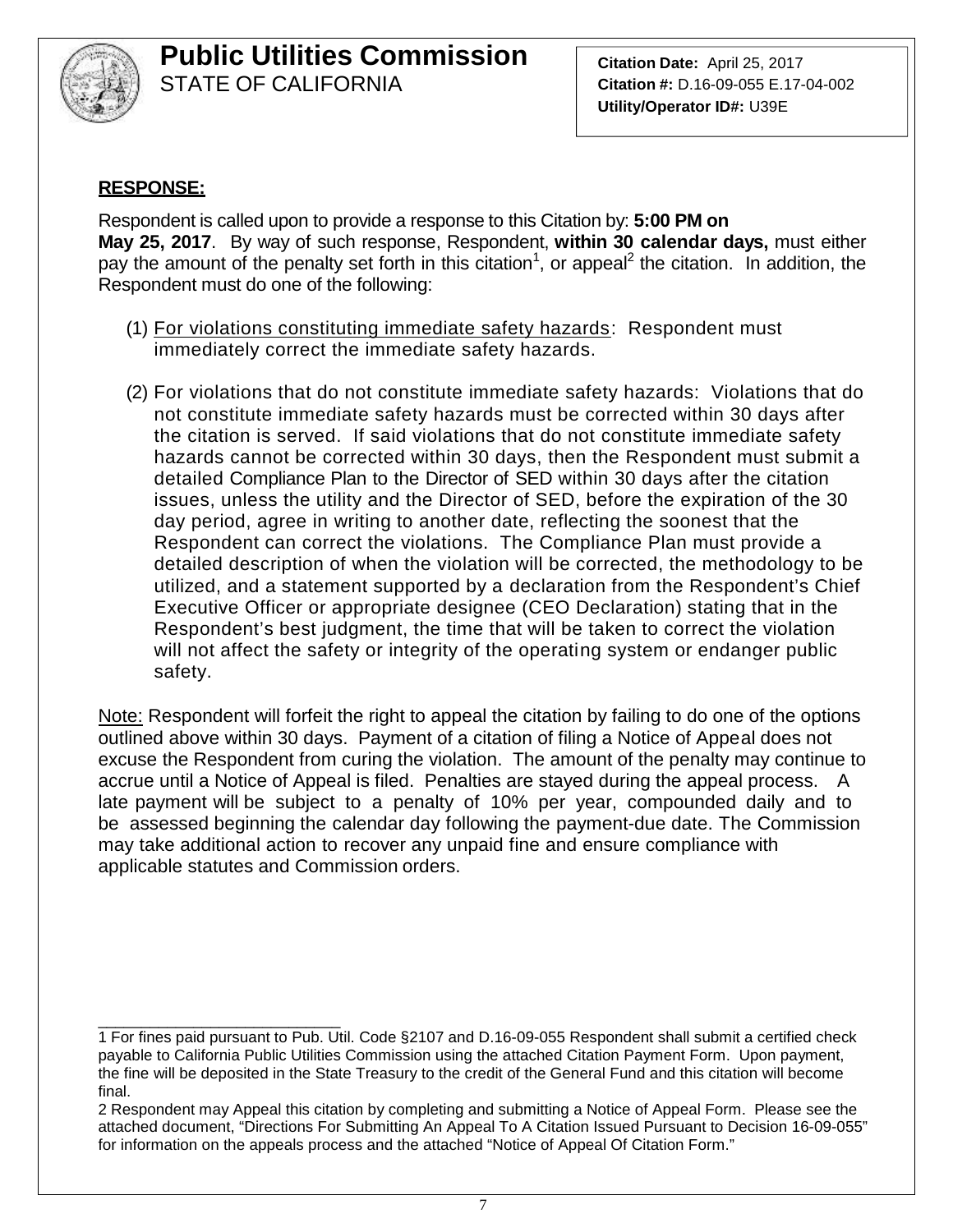

#### STATE OF CALIFORNIA **Public Utilities Commission**

Utility/Operator ID#: U39E Citation #: D.16-09-055 E.17-04-002 **Citation Date: April 25, 2017** 

#### NOTIFICATION TO LOCAL AUTHORITIES:

information for each local authority so notified. notified; the date(s) for when notification was provided; and the name(s) and contact SED, at the mail or e-mail address noted below, attesting that the local authorities have been days of providing such notification, Respondent must serve an affidavit to the Director of Officer or similar authority in the city and county where the violation occurred. Within 10 the citation is effected, Respondent must provide a notification to the Chief Administrative As soon as is reasonable and necessary, and no later than 10 calendar days after service of

intentions to accept or appeal the violation(s) noted in the Citation. otherwise make safe all violations noted on the Citation regardless of the Utility's The CPUC expects the Utility to take actions, as soon as feasible, to correct, mitigate, or

dame

elizaveta.malashenko@cpuc.ca.gov San Francisco, CA 94102 505 Van Ness Avenue California Public Utilities Commission Safety and Enforcement Division Director *El̃izaveta Malashenko*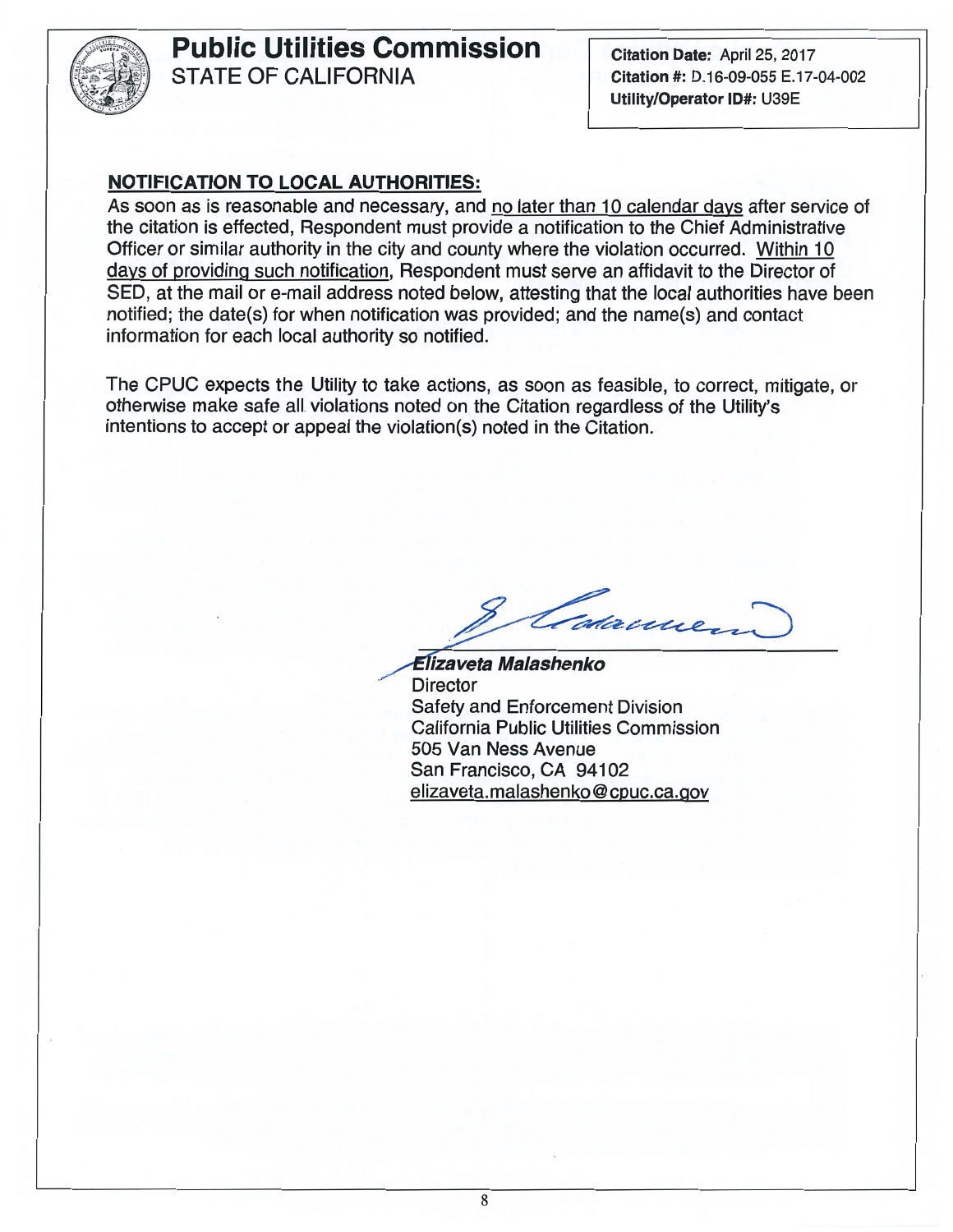

**Citation Date:** April 25, 2017 **Citation #:** D.16-09-055 E.17-04-002 **Utility/Operator ID#:** U39E

### **CITATION PAYMENT FORM**

I (we) \_\_\_\_\_\_\_\_\_\_\_\_\_\_\_\_\_\_\_\_\_\_\_\_\_\_\_\_\_\_\_\_\_\_hereby agree to comply with this citation dated , and have corrected/mitigated the violation(s) noted in the citation on and no later than , all work to make permanent corrections to any mitigated, or otherwise remaining concerns related to the violation(s) will be completed as noted in the Compliance Plan we have submitted to the Director of SED and, herewith, pay a fine in the amount of \$ as included in the citation.

> Signature of Electrical Corporation's Treasurer, Chief Financial Officer, or President/Chief Executive Officer, or delegated Officer thereof

> > (Signature) (Date)

(Printed Name and Title)

Payment must be with a certified check made payable to the *California Public Utilities Commission* and sent to the below address. Please include the citation number on the memorandum line of the check to ensure your payment is properly applied.

> **California Public Utilities Commission Attn: Fiscal Office 505 Van Ness Avenue San Francisco, CA 94102-3298**

**NOTE**: A copy of the completed Citation Payment Form must be sent to the Director of the Safety and Enforcement Division, via email or regular mail, to the address provided on the Citation.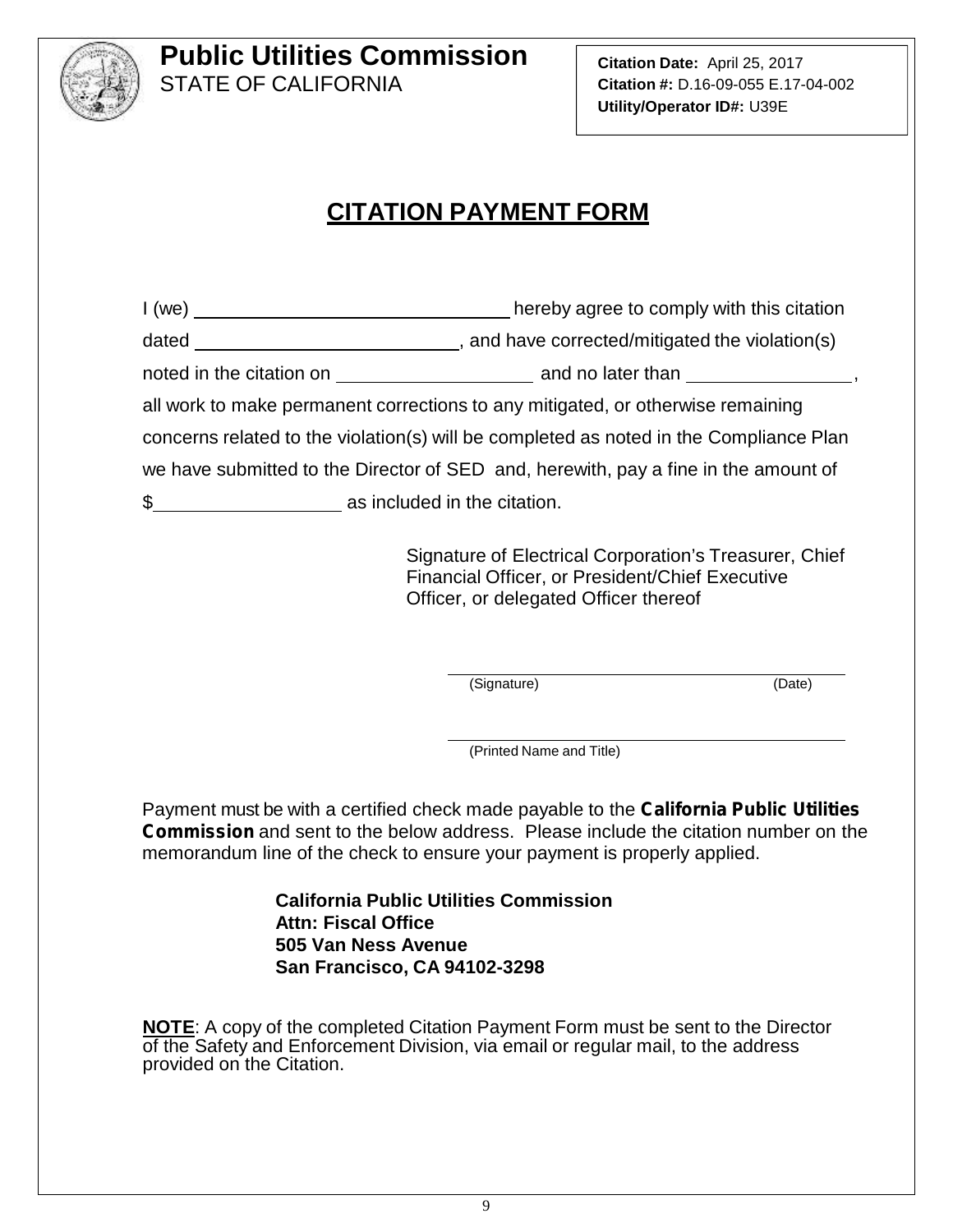

#### **DIRECTIONS FOR SUBMITTING AN APPEAL TO A CITATION ISSUED PURSUANT TO DECISION 16-09-055**

Within 30 calendar days of the Respondent being served with a *CITATION ISSUED PURSUANT TO DECISION 16-09-055*, Respondent may appeal the citation. Beyond 30 calendar days of being served with the citation, Respondent is in default and, as a result, is considered as having forfeited rights to appeal the citation. The Respondent must still correct the violation(s) as instructed in the Response section of this citation.

To appeal the citation, Appellant must file a Notice of Appeal (including a completed title page complying with Rule 1.6 of the Commission's Rules of Practice and Procedure, and attached Notice of Appeal Form) along with copies of any materials the Appellant wants to provide in support of its appeal with the Commission's Docket Office **and** must serve the Notice of Appeal, at a minimum, on

- 1) The Chief Administrative Law Judge (with an electronic copy to: ALJ\_Div\_Appeals\_Coordinator@cpuc.ca.gov),
- 2) The Director of Safety and Enforcement Division
- 3) The Executive Director
- 4) General Counsel
- 5) The Director of the Office of Ratepayer Advocates

at the address listed below within 30 calendar days of the date on which the Appellant is served the Citation. The Appellant must file a proof of service to this effect at the same time the Appellant files the Notice of Appeal. The Notice of Appeal must at a minimum state: (a) the date of the citation that is appealed; and (b) the rationale for the appeal with specificity on all grounds for the appeal of the citation.

*California Public Utilities Commission 505 Van Ness Ave. San Francisco, CA 94102 Attn: <Insert Title>*

**NOTE:** Submission of a *Notice of Appeal Form* in no way diminishes Appellant's responsibility for correcting the violation described in the citation, or otherwise ensuring the safety of facilities or conditions that underlie the violations noted in the Citation.

Ex Parte Communications as defined by Rule 8.1(c) of the Commission's Rules of Practice and Procedure, are prohibited from the date the citation is issued through the date a final order is issued on the citation appeal.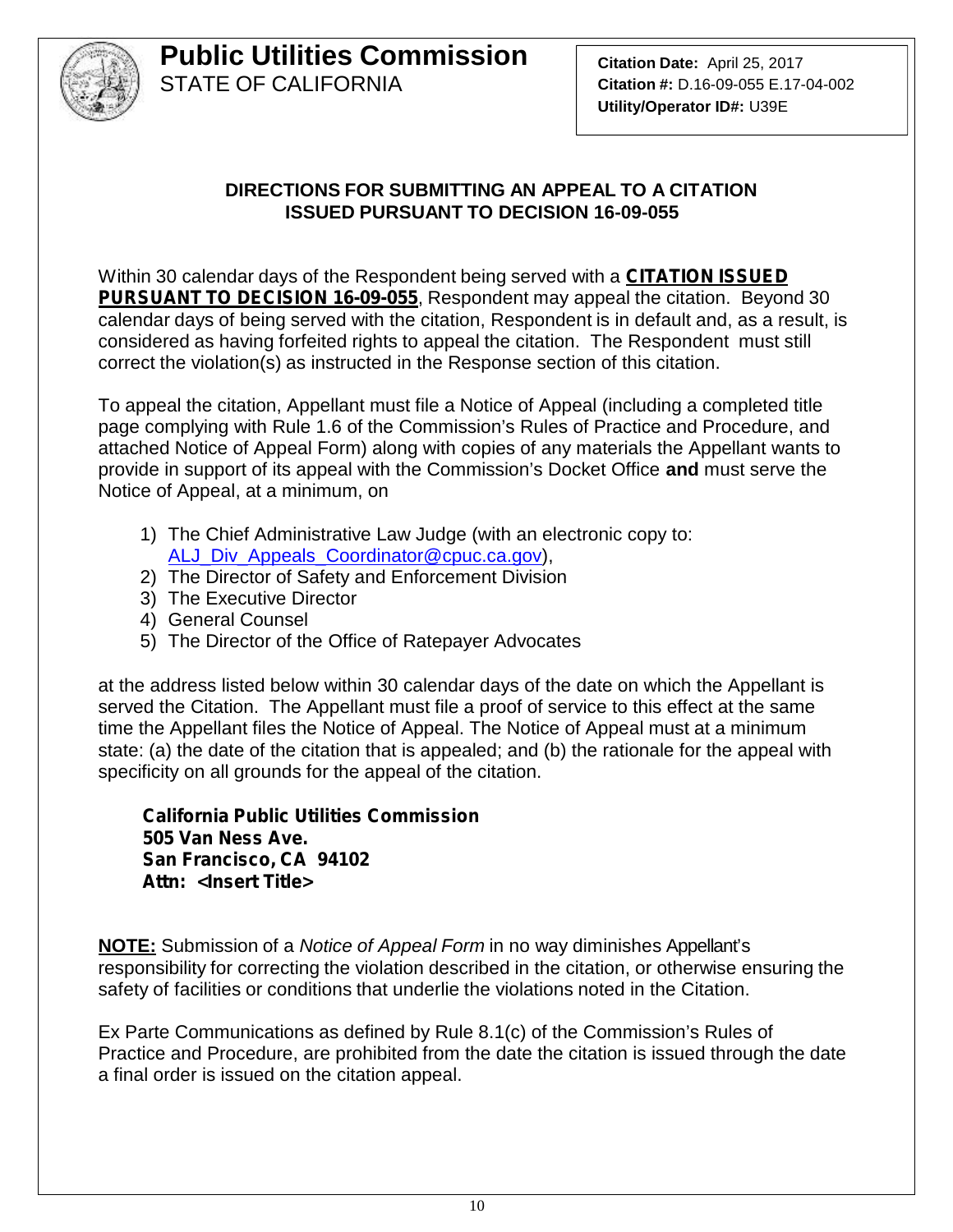

After receipt of the Appellant's *Notice of Appeal Form*, a hearing will be convened before an Administrative Law Judge. At least ten days before the date of the hearing, the Appellant will be notified and provided with the location, date, and time for the hearing. At the hearing,

- (a) Appellant may be represented by an attorney or other representative, but any such representation shall be at the sole expense of the Appellant;
- (b) Appellant may request a transcript of the hearing, but must pay for the cost of the transcript in accordance with the Commission's usual procedures;
- (c) Appellant is entitled to the services of an interpreter at the Commission's expense upon written request to the Chief Administrative Law Judge not less than five business days prior to the date of the hearing;
- (d) Appellant is entitled to a copy of or electronic reference to Resolution ALJ- 299 Establishing Pilot Program Citation Appeal and General Order 156 Appellate Rules (Citation Appellate Rules); and
- (e) Appellant may bring documents to offer in evidence (Rule 13.6 (Evidence) of the Commission's Rules of Practice and Procedure applies) and/or call witnesses to testify on Appellant's behalf. At the Commission's discretion, the hearing in regard to the Appellant's appeal can be held in a CPUC hearing room at either of the following locations:

#### **San Francisco**: **Los Angeles:**

San Francisco, CA 94102 Los Angeles, CA 90013

505 Van Ness Avenue 320 West 4<sup>th</sup> Street, Suite 500

The hearing(s) held in regard to the Appellant's appeal will be adjudicated in conformance with all applicable Public Utilities Code requirements.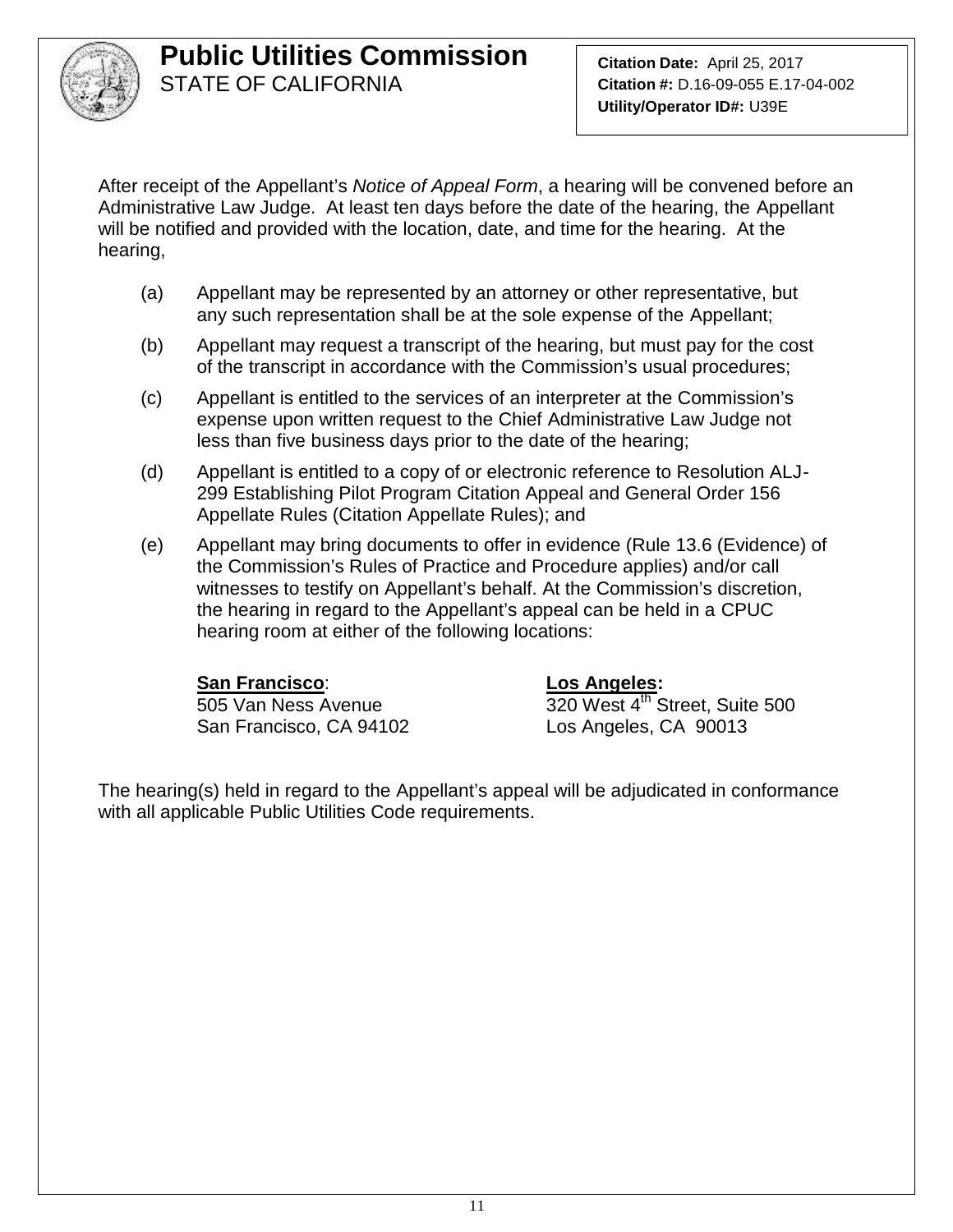

#### **Notice of Appeal Form Appeal from Citation issued by Safety and Enforcement Division (Pursuant to Decision 16-09-055)**

| <b>Appellant:</b>                                    |                                          |
|------------------------------------------------------|------------------------------------------|
|                                                      |                                          |
| [Name]                                               |                                          |
|                                                      | Utility/Operator ID#: __________________ |
| [Title]                                              |                                          |
| [Utility Name]                                       |                                          |
| [Mailing Address]                                    |                                          |
| [City, CA Zip Code]                                  |                                          |
|                                                      |                                          |
|                                                      |                                          |
| [Utility/Operator Name]<br>and Enforcement Division" | [Citation Number]                        |
|                                                      |                                          |

Statements supporting Appellant's Appeal of Citation (You may use additional pages if needed and/or attach copies of supporting materials along with this form).